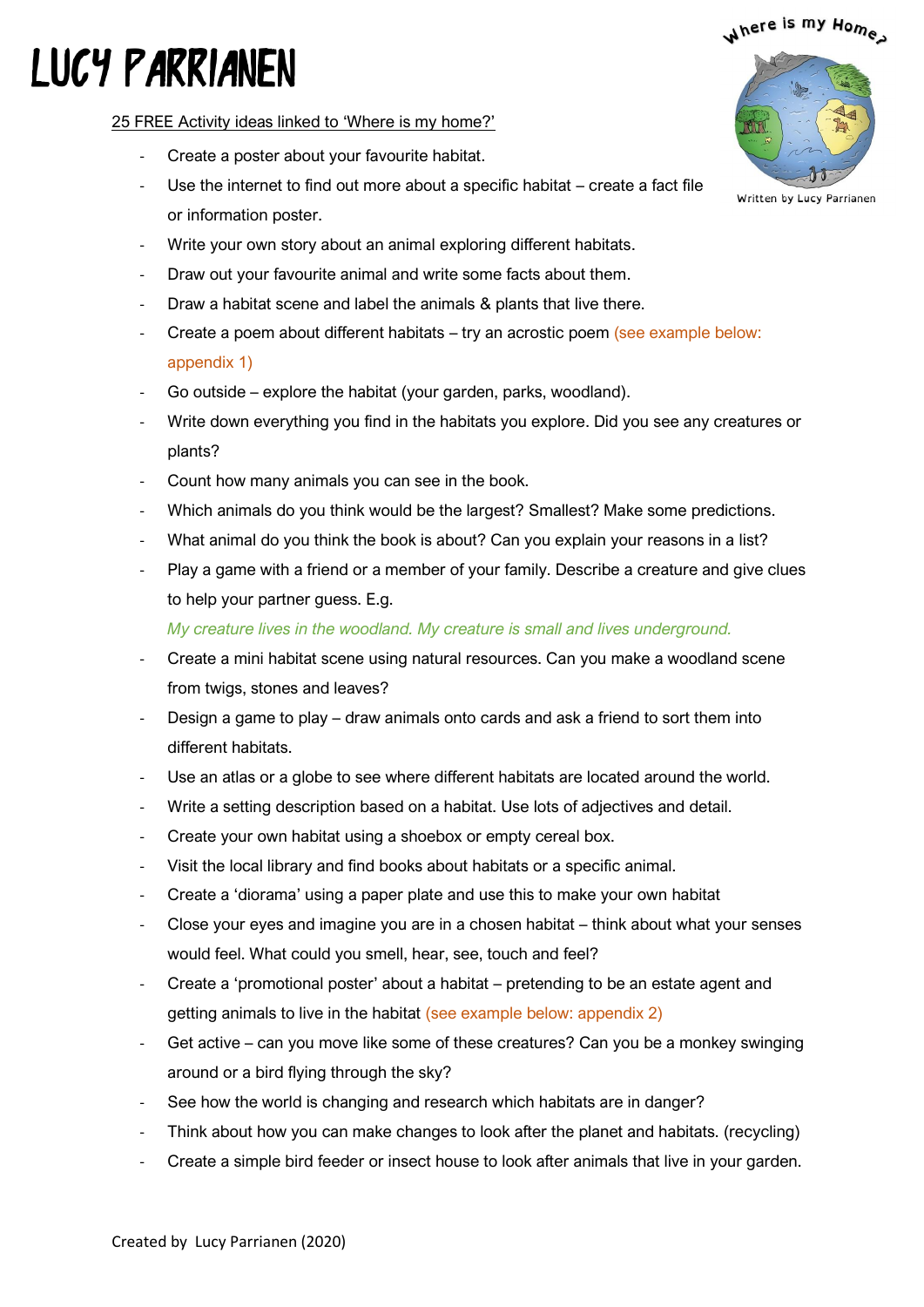## **LUCY PARRIANEN**

|  | Appendix 1 (Acrostic Poem): |  |
|--|-----------------------------|--|
|  |                             |  |



Written by Lucy Parrianen

ctopus, fish, crabs, dolphins and more live here. C<br>oral reefs, plants, algae and sand fill the ocean floor. very creature here needs to be able to breathe underwater. A nd the largest creature found in the ocean is a 'Orca Whale'. ow, did you know...? The ocean habitat is the largest in the world.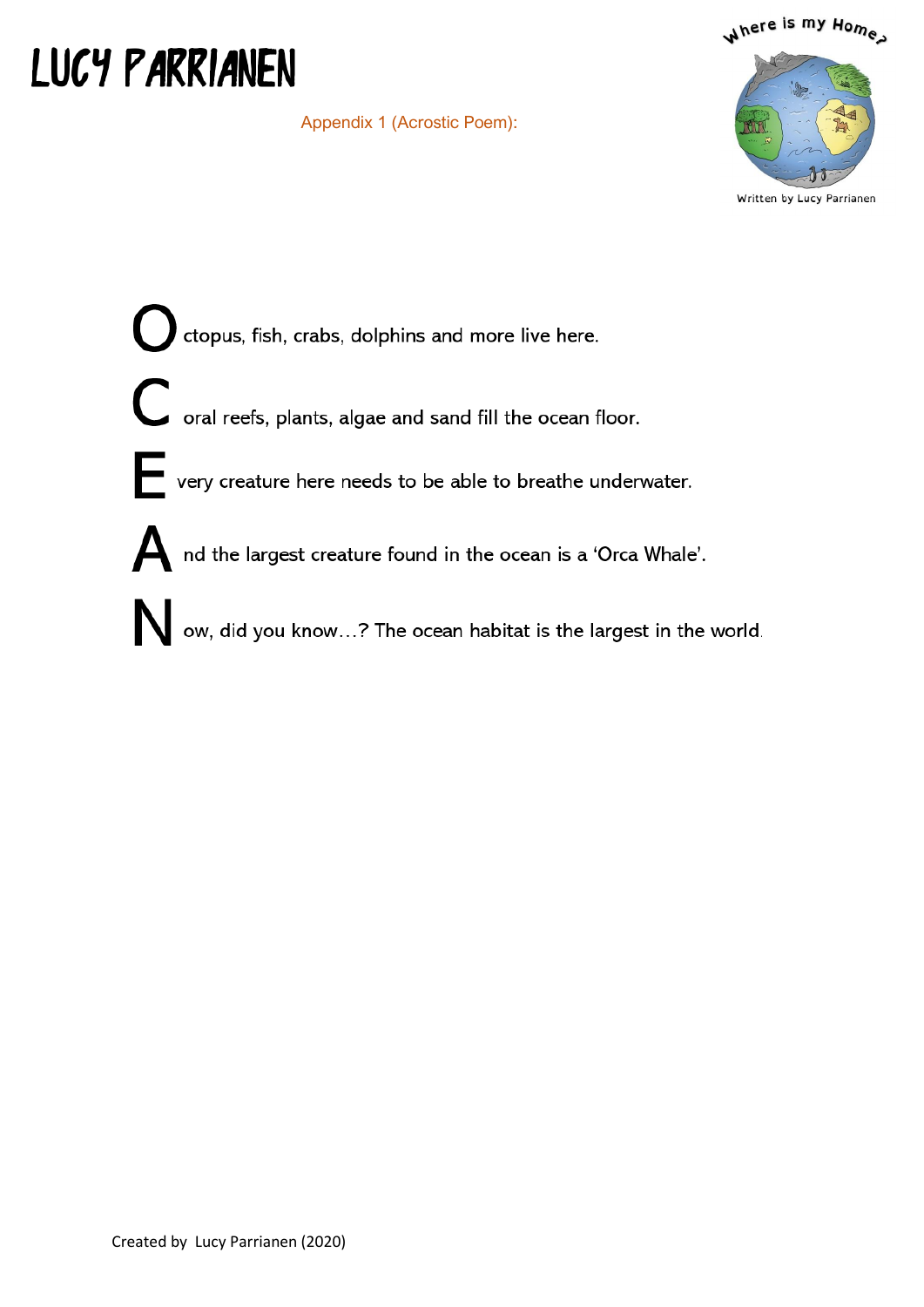## where is my Home

# **LUCY PARRIANEN**



Appendix 2 (Estate agent poster):

Think of an animal – this could be one for your local area or from a world habitat.

How it is suited to the place it lives? Does it modify its habitat in any way to better suit its needs? Use this sheet to plan out an estate agent's advert highlighting the features of your chosen habitat and why it would make the perfect home for one animal.



#### Attention: All \_\_\_\_\_\_\_\_\_\_\_\_\_\_\_\_\_\_\_You should live here!

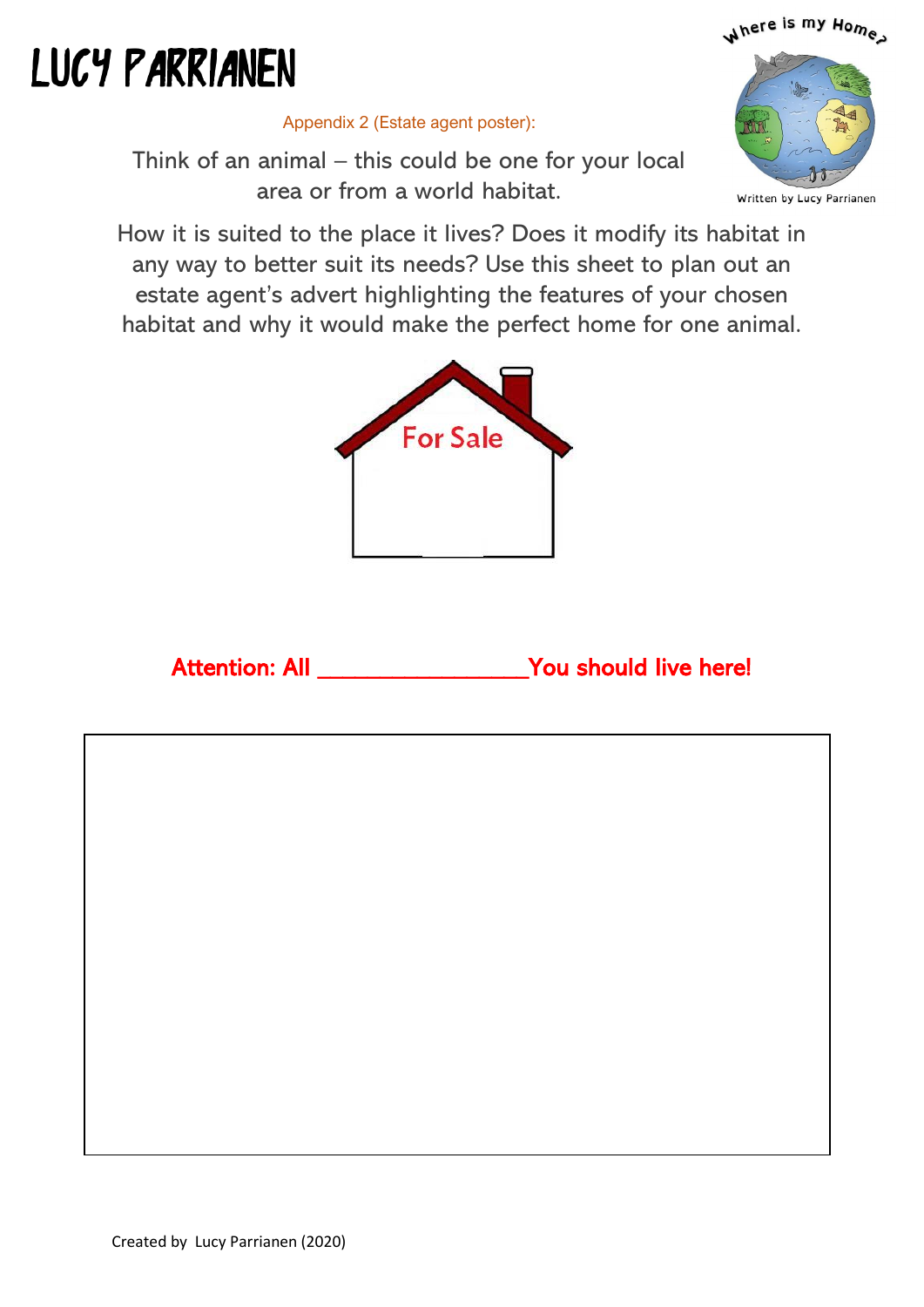## LUCY PARRIANEN



Written by Lucy Parrianen

Lesson plans (4 lessons)

| Lesson         | Learning Intention                                                    | Outline of the lesson and activity                                                                                                                                                                                                                                                                                                                                                                                                                                                                                                                                                                                                                                                                                                                                                                                                                                                                                                                                                                                                                                                                                                                                                |
|----------------|-----------------------------------------------------------------------|-----------------------------------------------------------------------------------------------------------------------------------------------------------------------------------------------------------------------------------------------------------------------------------------------------------------------------------------------------------------------------------------------------------------------------------------------------------------------------------------------------------------------------------------------------------------------------------------------------------------------------------------------------------------------------------------------------------------------------------------------------------------------------------------------------------------------------------------------------------------------------------------------------------------------------------------------------------------------------------------------------------------------------------------------------------------------------------------------------------------------------------------------------------------------------------|
| <u>1</u>       | LO: To learn about a<br>woodland habitat<br>woodland                  | Have a discussion with your child. Ask some of these<br>key questions: Has anyone ever visited this habitat?<br>What did you see? What kinds of plants and animals?<br>Can you name any? Discuss the word 'woodland' – what<br>does this tell us about the habitat? What do you know<br>about woodlands?<br>Explore using the internet about woodlands and the<br>animals that can be found there. Explain that the<br>temperature is normally mild. Many trees, plants and<br>berries can grow here. Animals that live in the woodland<br>often hibernate. Hibernating is when animals collect<br>food and then sleep during the cold months to stay alive.<br>Some animals are nocturnal too. Talk about nocturnal<br>meaning that the animals sleep in the day and go out at<br>night.<br><b>Activity:</b> Write an acrostic poem about what the<br>'woodland' is like. Think about what you would see,<br>hear, smell, feel and touch. Use the example above to<br>help you with how to lay out your poem.<br><b>Challenge:</b> Speak about the two main types of trees<br>(deciduous, evergreen) and the key differences. Now<br>draw some of these trees and make a poster. |
| $\overline{2}$ | LO: To understand<br>what animals need in<br>a polar habitat<br>Polar | Look at the 'Polar' page in the book and talk about what<br>the children can see. What does it look like? How would<br>it feel? What might we need to wear there? Do you<br>know where to find these polar areas on a globe?<br>Explain where the polar regions are on the globe. There<br>is the North Pole and South Pole (Artic and Antarctic).<br>Polar regions present different challenges to animals<br>and plants – animals have adapted to survive here.<br>Plants grow close to the ground to avoid the cold, harsh<br>wind; and animals grow thick layers of fat or fur as<br>protection from freezing temperatures.<br>Talk to your child about what animals need that live here<br>and how they get it (shelter, food etc.) Some animals<br>make burrows under the snow to get away from the icy<br>winds. Most animals here eat fish or creatures in the<br>ocean as this is the only food available to them.<br><b>Activity:</b> Write a postcard (pretending that you are on<br>holiday in the Artic). Describe what the area is like and<br>animals/creatures you have seen. Try and use lots of<br>adjectives and interesting vocabulary.                       |
| $\overline{3}$ | LO: To learn about<br>the rainforest<br>(including the layers)        | Introduce the new habitat focus: Do the children<br>know what a rainforest is? Tell them these two words<br>will provide a clue. Show the page in the book and talk                                                                                                                                                                                                                                                                                                                                                                                                                                                                                                                                                                                                                                                                                                                                                                                                                                                                                                                                                                                                               |